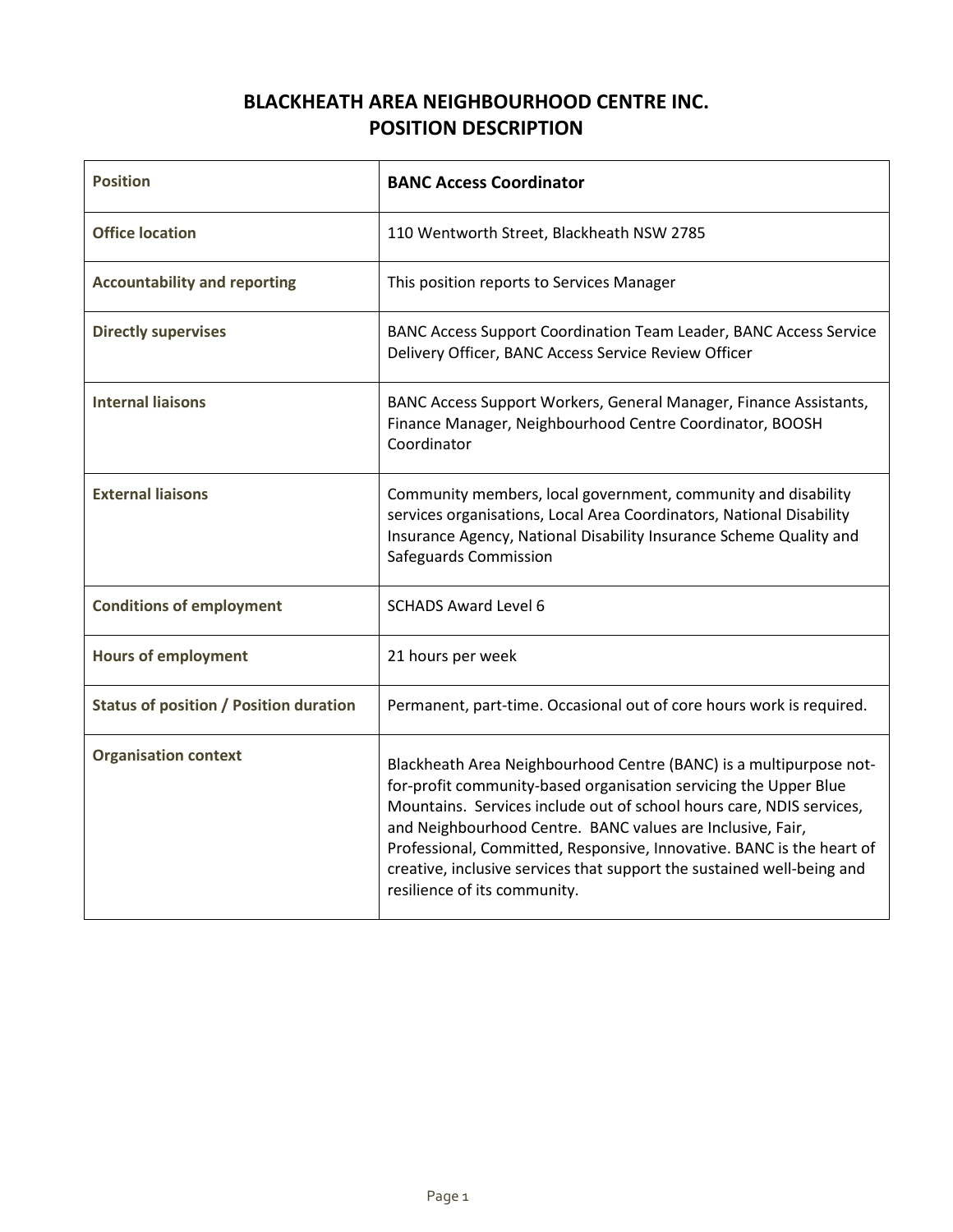| <b>Position objectives</b>           | This position is responsible for the operations of BANC Access, subject<br>to the policies, strategic objectives and budget parameters established<br>by the Board, makes all operational decisions. Policy states the level of<br>delegations that apply to this position.<br>The position is responsible for ensuring BANC Access functions<br>effectively and efficiently each day, in partnership with staff. The<br>position will:<br>Lead and manage the team of staff to ensure that BANC Access<br>continues to be responsive to need<br>Ensure services are delivered within budget                                                                                                                                                                                                                                                                                                                                                                                                                                                                                                                                                                                                                                                                                                                                                                                                                                                                                                                                                                            |
|--------------------------------------|-------------------------------------------------------------------------------------------------------------------------------------------------------------------------------------------------------------------------------------------------------------------------------------------------------------------------------------------------------------------------------------------------------------------------------------------------------------------------------------------------------------------------------------------------------------------------------------------------------------------------------------------------------------------------------------------------------------------------------------------------------------------------------------------------------------------------------------------------------------------------------------------------------------------------------------------------------------------------------------------------------------------------------------------------------------------------------------------------------------------------------------------------------------------------------------------------------------------------------------------------------------------------------------------------------------------------------------------------------------------------------------------------------------------------------------------------------------------------------------------------------------------------------------------------------------------------|
| <b>Judgement and decision making</b> | This is a leadership position, responsible for the day-to-day<br>management of BANC Access. This position requires the ability to<br>make decisions and solve problems based on BANC Policy and<br>Procedures and delegations provided by the Services Manager. The<br>position is responsible for the management of staff and facilities.                                                                                                                                                                                                                                                                                                                                                                                                                                                                                                                                                                                                                                                                                                                                                                                                                                                                                                                                                                                                                                                                                                                                                                                                                              |
| <b>Duties and responsibilities</b>   | Together with the Services Manager, ensure the BANC Access<br>1.<br>team delivers high quality, evidence-based programs and services<br>that make a measurable and positive difference in the lives of<br>people with disabilities.<br>2. Lead and manage the team of staff to ensure that BANC Access<br>continues to be responsive to the needs of participants.<br>3. Ensure that quality services are provided through a team of staff<br>who are well managed, feel valued and who contribute to the<br>service and the organisation.<br>4. Manage staff performance, ensuring they receive supervision,<br>appraisal and professional development appropriate to their<br>position and goals.<br>5. Ensure needs, concerns and expectations of participants are<br>integrated into planning<br>6. Ensure compliance with funding contracts<br>7. Ensure BANC Access delivers services and programs in accordance<br>with the NDIS Practice Standards and NDIS Code of Conduct<br>8. Manage NDIS registration for BANC Access, and ensure the service<br>complies with ongoing Quality and Safeguarding requirements<br>9. Oversee effective and efficient administrative management<br>systems<br>10. Contribute to the development and review of BANC policies and<br>procedures to ensure they support the safe and professional<br>delivery of services.<br><b>BANC duties</b><br>Comply with all BANC policies and procedures<br>$\bullet$<br>Act according to the BANC Code of Conduct<br>٠<br>Comply with BANC's Work Health and Safety Policy<br>$\bullet$ |
|                                      | Promote a positive image of BANC to members of the public<br>$\bullet$                                                                                                                                                                                                                                                                                                                                                                                                                                                                                                                                                                                                                                                                                                                                                                                                                                                                                                                                                                                                                                                                                                                                                                                                                                                                                                                                                                                                                                                                                                  |